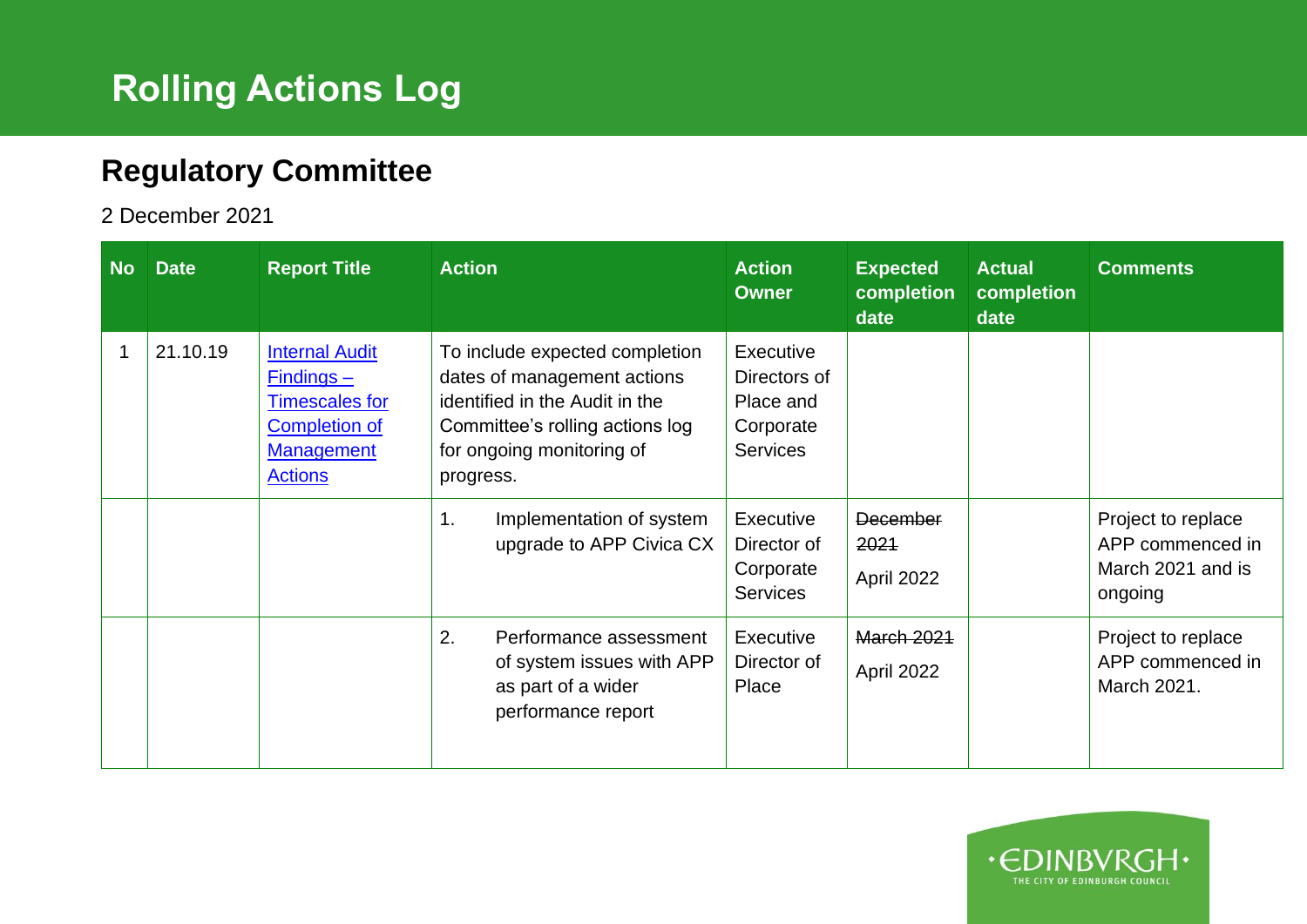| <b>No</b> | <b>Date</b> | <b>Report Title</b> | <b>Action</b> |                                                                          | <b>Action</b><br><b>Owner</b>            | <b>Expected</b><br>completion<br>date | <b>Actual</b><br>completion<br>date | <b>Comments</b>                                                                                                               |
|-----------|-------------|---------------------|---------------|--------------------------------------------------------------------------|------------------------------------------|---------------------------------------|-------------------------------------|-------------------------------------------------------------------------------------------------------------------------------|
|           |             |                     | 3.            | <b>BACS</b> payment reference                                            | Executive<br>Director of<br>Place        | <b>March 2021</b><br>Dec 2021         |                                     | Discussions are<br>progressing with<br>Internal Audit on<br>accepting the<br>residual risk<br>associated with this<br>action. |
|           |             |                     | 4.            | <b>Inspection Revisit Policy</b>                                         | <b>Executive</b><br>Director of<br>Place | March 2021                            | March 2021                          | Action complete                                                                                                               |
|           |             |                     | 5.            | Allocation of Inspection<br><b>Visits</b>                                | Executive<br>Director of<br>Place        | November<br>2019                      | March 2021                          | Action complete                                                                                                               |
|           |             |                     | 6.            | Inspection documentation                                                 | Executive<br>Director of<br>Place        | October<br>2019                       | 29 January<br>2020                  | Action complete                                                                                                               |
|           |             |                     | 7.            | <b>Request Refund Policy</b>                                             | Executive<br>Director of<br>Place        | October<br>2019                       | 2 November<br>2020                  | Action complete                                                                                                               |
|           |             |                     | 8.            | <b>Reconciliation between</b><br>physical applications and<br>APP system | Executive<br>Director of                 | October<br>2019                       | 2<br>November<br>2020               | Action complete                                                                                                               |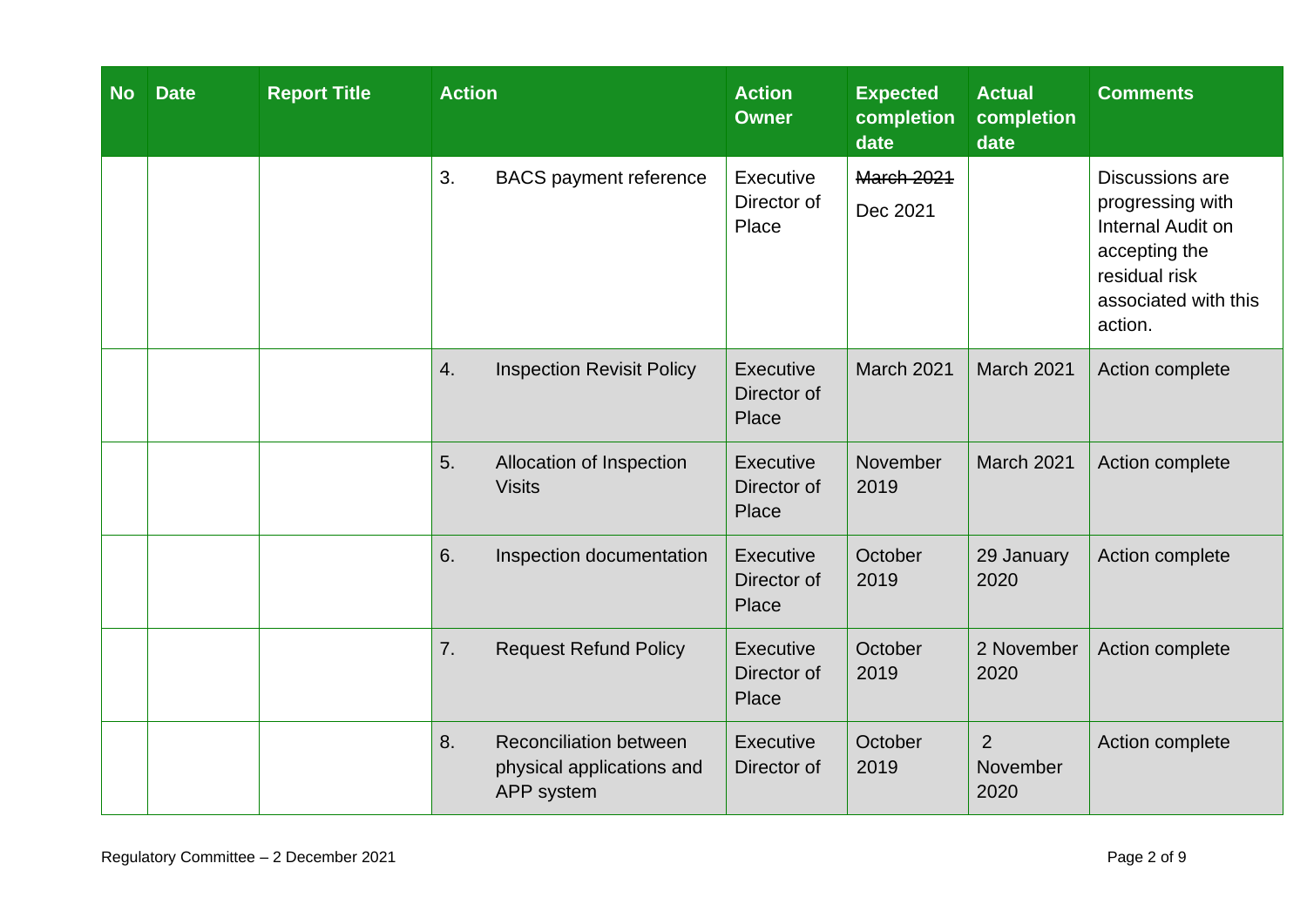| <b>No</b>      | <b>Date</b> | <b>Report Title</b>                      | <b>Action</b>                                                                                                                                                                                                                                                                                    | <b>Action</b><br><b>Owner</b>            | <b>Expected</b><br>completion<br>date | <b>Actual</b><br>completion<br>date | <b>Comments</b>                                                                                                                                                                                 |
|----------------|-------------|------------------------------------------|--------------------------------------------------------------------------------------------------------------------------------------------------------------------------------------------------------------------------------------------------------------------------------------------------|------------------------------------------|---------------------------------------|-------------------------------------|-------------------------------------------------------------------------------------------------------------------------------------------------------------------------------------------------|
|                |             |                                          |                                                                                                                                                                                                                                                                                                  | Corporate<br><b>Services</b>             |                                       |                                     |                                                                                                                                                                                                 |
|                |             |                                          | 9.<br><b>HMO Key Performance</b><br>Indicators and<br><b>Performance Reporting</b>                                                                                                                                                                                                               | Executive<br>Director of<br>Place        | <b>March 2021</b><br>Feb 2022         |                                     | Ongoing discussion<br>with Internal Audit<br>about whether this<br>action should be<br>closed.                                                                                                  |
|                |             |                                          | 10.<br><b>Training and Guidance</b><br>documentation                                                                                                                                                                                                                                             | <b>Executive</b><br>Director of<br>Place | <b>November</b><br>2020               | 18 January<br>2021                  | Action complete                                                                                                                                                                                 |
|                |             |                                          | 11.<br><b>HMO</b> application<br>processing procedures                                                                                                                                                                                                                                           | Executive<br>Director of<br>Place        | <b>December</b><br>2019               | 2 November<br>2020                  | Action complete                                                                                                                                                                                 |
| $\overline{2}$ | 09.03.20    | <b>Private Hire Car</b><br>Overprovision | To instruct officers to undertake<br>the actions as detailed in section<br>5 of the report:<br>Officers would undertake<br>$\bullet$<br>necessary actions to<br>appoint an appropriately<br>experienced and skilled<br>external consultant to<br>undertake the required<br>research and analysis | Executive<br>Director of<br>Place        | Dec 2021                              |                                     | Procurement of<br>consultants was<br>delayed by the public<br>health emergency.<br>Report appointing<br>consultants approved<br>by Finance and<br>Resources<br><b>Committee in March</b><br>21. |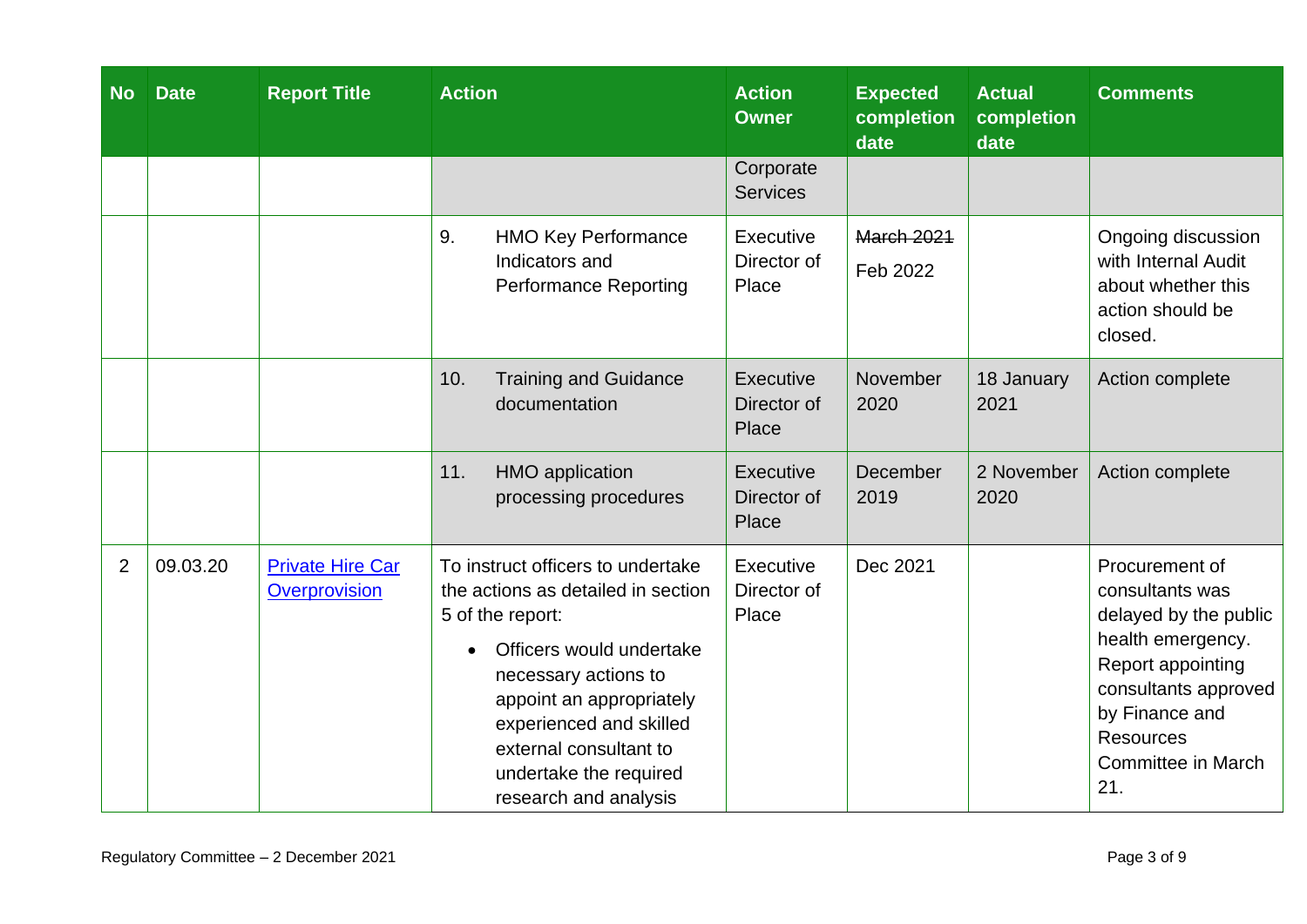| <b>No</b> | <b>Date</b> | <b>Report Title</b> | <b>Action</b>                                                                                                                                                                                                                                                                                                                                                                                                                                                                                                                                                                                                                                                       | <b>Action</b><br><b>Owner</b> | <b>Expected</b><br>completion<br>date | <b>Actual</b><br>completion<br>date | <b>Comments</b>                                            |
|-----------|-------------|---------------------|---------------------------------------------------------------------------------------------------------------------------------------------------------------------------------------------------------------------------------------------------------------------------------------------------------------------------------------------------------------------------------------------------------------------------------------------------------------------------------------------------------------------------------------------------------------------------------------------------------------------------------------------------------------------|-------------------------------|---------------------------------------|-------------------------------------|------------------------------------------------------------|
|           |             |                     | work on taxi demand and<br>assessment of PHC<br>overprovision. A full<br>equalities impact<br>assessment would be<br>required with regard to any<br>recommendations that the<br>consultant submitted to<br>the Council.<br>In addition, officers would<br>$\bullet$<br>continue to engage<br>directly with relevant<br>stakeholders.<br>Upon conclusion of any<br>$\bullet$<br>research and analysis<br>completed by an<br>appointed contractor,<br>officers would present the<br>collected data and any<br>supporting information to<br>the committee.<br>It was intended to<br>$\bullet$<br>undertake consultation<br>with a wider group,<br>including making the |                               |                                       |                                     | Initiation meeting<br>with consultants has<br>taken place. |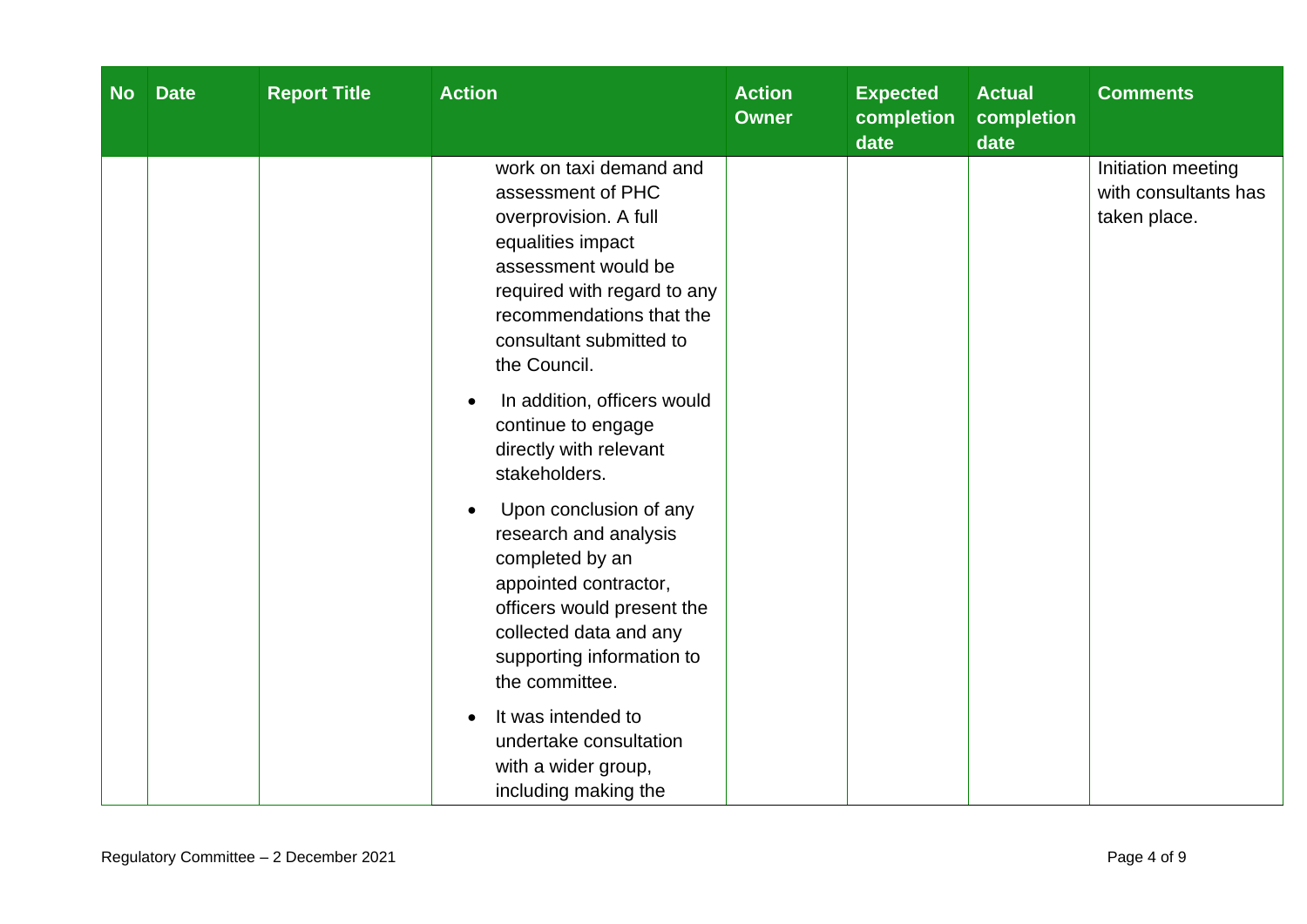| <b>No</b>      | <b>Date</b> | <b>Report Title</b>                                                                                                                                                    | <b>Action</b>                                                                                                                                                                                                                                                                                  | <b>Action</b><br><b>Owner</b>                   | <b>Expected</b><br>completion<br>date | <b>Actual</b><br>completion<br>date | <b>Comments</b>                                                                                                                                                                                |
|----------------|-------------|------------------------------------------------------------------------------------------------------------------------------------------------------------------------|------------------------------------------------------------------------------------------------------------------------------------------------------------------------------------------------------------------------------------------------------------------------------------------------|-------------------------------------------------|---------------------------------------|-------------------------------------|------------------------------------------------------------------------------------------------------------------------------------------------------------------------------------------------|
|                |             |                                                                                                                                                                        | results of the research and<br>any recommendations<br>brought forward by<br>officers, available for<br>public consultation.                                                                                                                                                                    |                                                 |                                       |                                     |                                                                                                                                                                                                |
| 3              | 18.01.21    | <b>Air Weapons and</b><br>Licensing<br>(Scotland) Act<br>$2015 -$ Sexual<br>Entertainment<br>Venues-<br><b>Proposed</b><br><b>Resolution, Policy</b><br>and Conditions | Instruct that a statutory<br>consultation on the draft<br>resolution, policy and conditions<br>set out in Appendices 1, 2 and 3<br>is carried out, with the results<br>and recommendations to be<br>brought back to the Committee<br>for agreement in principle.                               | Executive<br>Director of<br>Place               | Dec 2021                              | 2 December<br>2021                  | <b>Recommended for</b><br>closure<br>Report on the<br>agenda for<br>Committee<br>consideration (2)<br>December)                                                                                |
| $\overline{4}$ | 18.01.21    | <b>Licensing Policy</b><br>Development-<br><b>Street Trading</b><br><b>Update</b>                                                                                      | To agree that the Convener<br>would write to the Executive<br>Director of Place to request a<br>short-term plan which would<br>consider opportunities for street<br>trading, including the use of<br>vacant properties, and to<br>consider a longer term plan to<br>facilitate street trading. | Convener /<br>Executive<br>Director of<br>Place | 2022                                  |                                     | Committee agreed to<br>postpone this piece<br>of work due to impact<br>of the public health<br>restrictions on<br>trading activity. A<br>further report will be<br>brought forward in<br>2022. |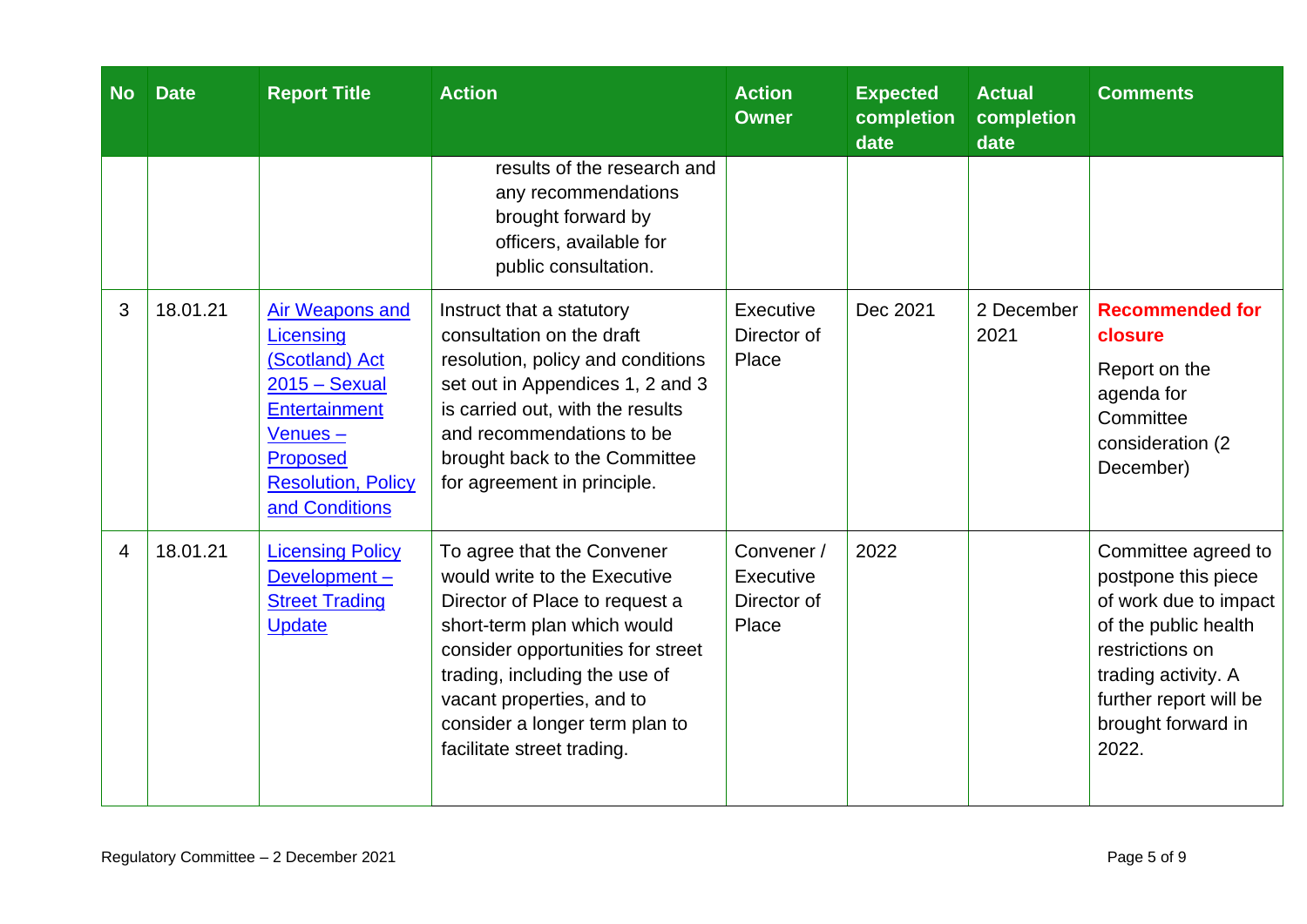| <b>No</b> | <b>Date</b> | <b>Report Title</b>                                                                                                                      | <b>Action</b>                                                                                                                                                                                                                                                                                                                                                                                                                                                  | <b>Action</b><br><b>Owner</b>     | <b>Expected</b><br>completion<br>date | <b>Actual</b><br>completion<br>date | <b>Comments</b>                                                                                                          |
|-----------|-------------|------------------------------------------------------------------------------------------------------------------------------------------|----------------------------------------------------------------------------------------------------------------------------------------------------------------------------------------------------------------------------------------------------------------------------------------------------------------------------------------------------------------------------------------------------------------------------------------------------------------|-----------------------------------|---------------------------------------|-------------------------------------|--------------------------------------------------------------------------------------------------------------------------|
| 5         | 17.05.21    | <b>Age Limitation and</b><br><b>Emissions</b><br><b>Standards for</b><br><b>Taxis and Private</b><br>Hire Cars -<br><b>Annual Update</b> | Given changes:<br>i. in regulations, recent and<br>intended; and<br>ii. in the technical specification of<br>the supply of low emission<br>vehicles, including retrofit<br>options, instructs a report, as<br>soon as reasonably practicable,<br>assessing such changes and<br>providing options for<br>incorporating beneficial changes<br>which may impact on age limit<br>and Euro 6 in the City of<br>Edinburgh Council standards and<br>licensing regime. | Executive<br>Director of<br>Place | August<br>2021                        |                                     | <b>Recommended for</b><br>closure<br>Report approved on<br>23 August with<br>recommendation to<br>discharge this action. |
| 6         | 17.05.21    | <b>Motion by</b><br>Councillor Barrie -<br><b>Street Occupation,</b><br><b>Trading, Licenses</b><br>and Permits                          | In support of 'all possible means'<br>Committee calls for an urgent<br>report, within one cycle, to<br>consider what further steps could<br>be taken regarding permits costs,<br>eligibility of businesses not<br>necessarily seeking to use table<br>and chairs as part of business<br>recovery, to apply for and use<br>suitable Outdoor Areas in the city                                                                                                   | Executive<br>Director of<br>Place | August<br>2021<br>December<br>2021    | 2 December<br>2021                  | <b>Recommended for</b><br>closure<br>Report on the<br>agenda for<br>Committee<br>consideration (2)<br>December)          |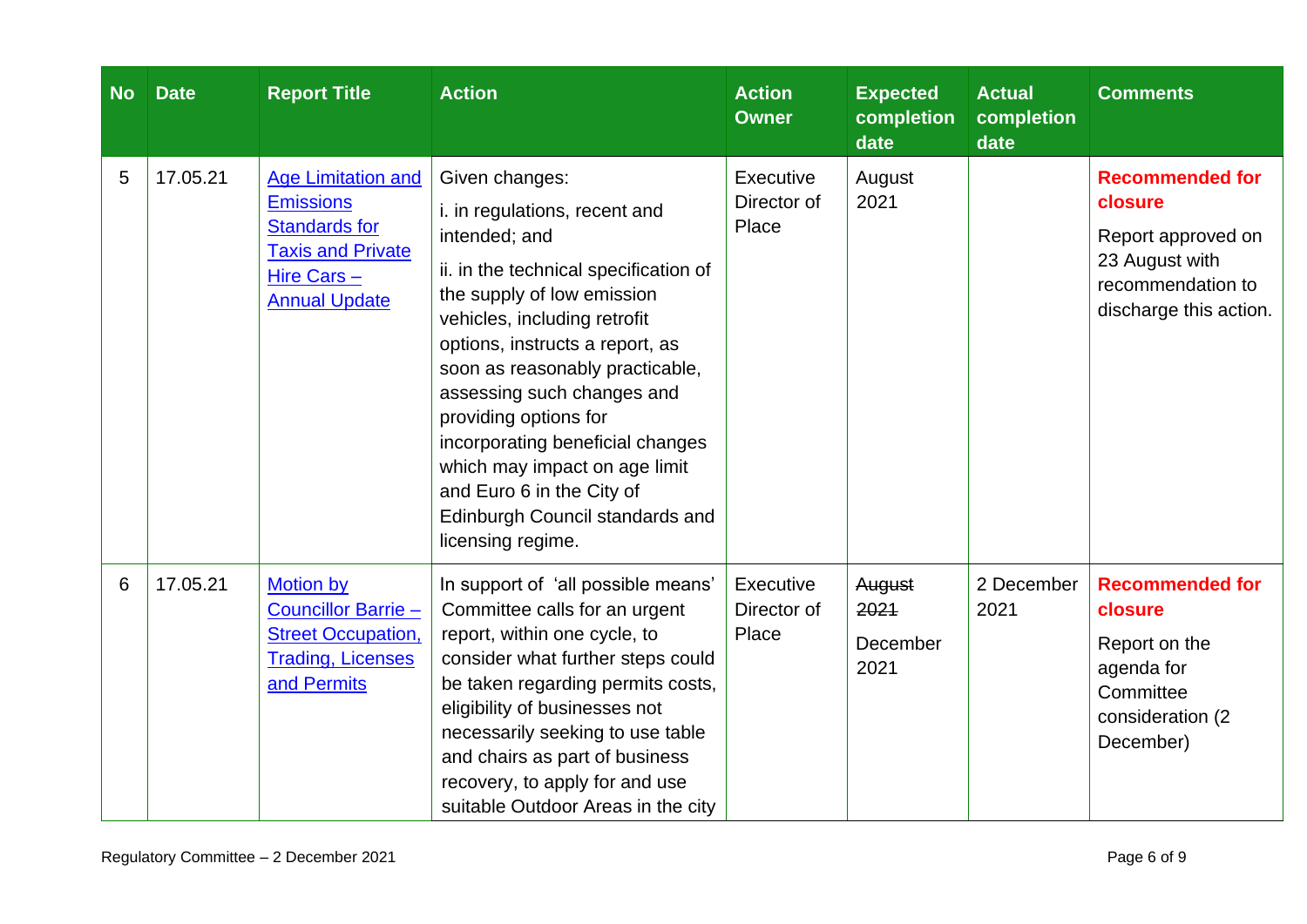| <b>No</b>      | <b>Date</b> | <b>Report Title</b>                                                 | <b>Action</b>                                                                                                                                                                                                                                                                                                                                                                                                                                                                                                                                                                                                                           | <b>Action</b><br><b>Owner</b>     | <b>Expected</b><br>completion<br>date | <b>Actual</b><br>completion<br>date | <b>Comments</b> |
|----------------|-------------|---------------------------------------------------------------------|-----------------------------------------------------------------------------------------------------------------------------------------------------------------------------------------------------------------------------------------------------------------------------------------------------------------------------------------------------------------------------------------------------------------------------------------------------------------------------------------------------------------------------------------------------------------------------------------------------------------------------------------|-----------------------------------|---------------------------------------|-------------------------------------|-----------------|
|                |             |                                                                     | and whether such permits would<br>be chargeable. This report<br>should include consideration of<br>conditions and costs applied to<br>market traders, street traders<br>and outdoor space occupancy<br>with a view to considering what<br>amendments might take place to<br>assist companies and<br>organisations in their post Corvid<br>recovery and beyond.<br>Should beneficial measures be<br>identified prior to the next<br><b>Regulatory Committee that takes</b><br>place on 23 August 2021,<br>consideration should be given to<br>see if they can be implemented if<br>agreement can be reached with<br>Group Spokespersons. |                                   |                                       |                                     |                 |
| $\overline{7}$ | 23.08.21    | <b>House in Multiple</b><br>$Occulation -$<br><b>Service Update</b> | 1)<br>To note the report.<br>2)<br>To agree the change in<br>process in relation to<br>property inspections with<br>the introduction of a risk-<br>based inspections model.                                                                                                                                                                                                                                                                                                                                                                                                                                                             | Executive<br>Director of<br>Place | August<br>2022                        |                                     |                 |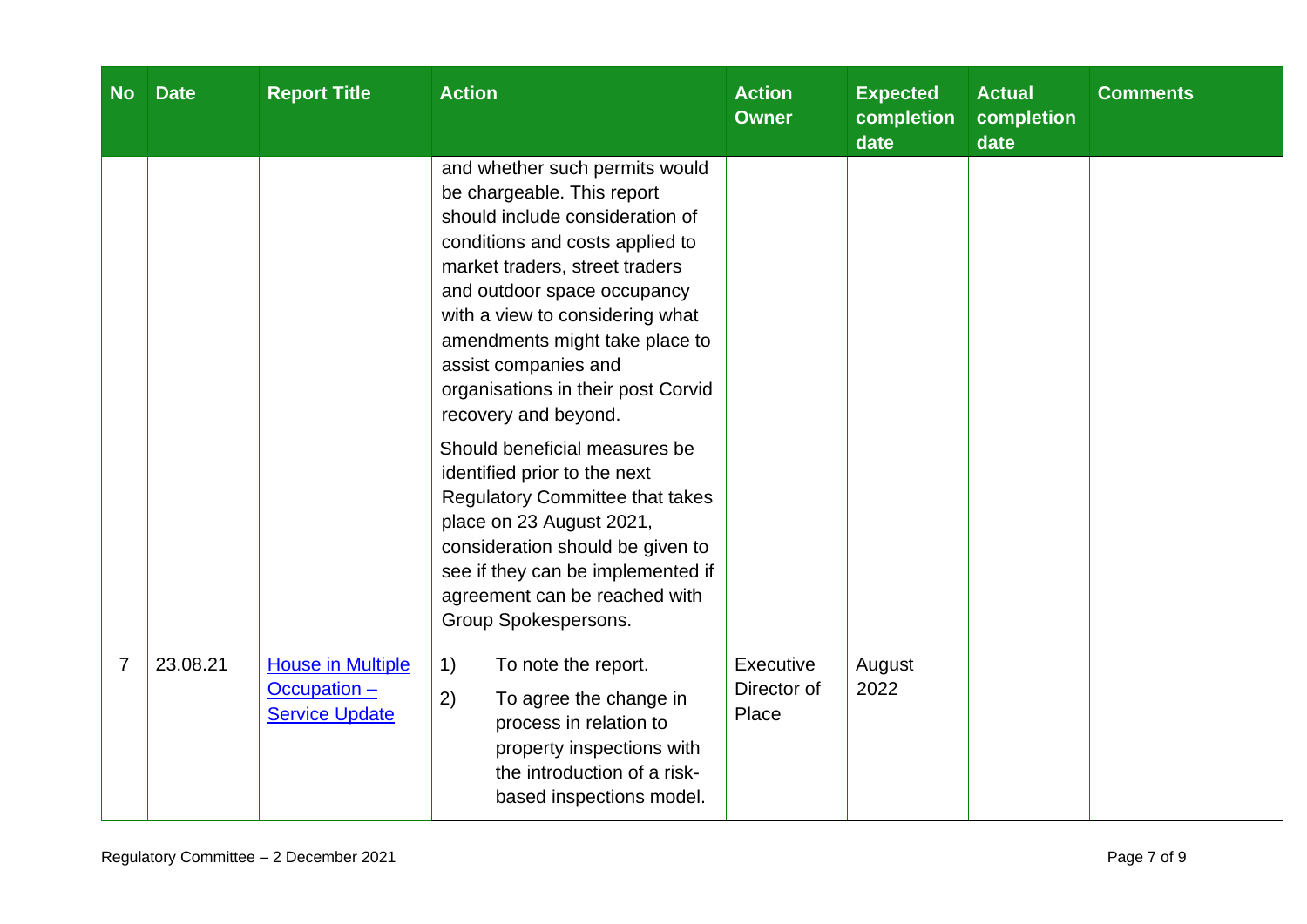| <b>No</b> | <b>Date</b> | <b>Report Title</b> | <b>Action</b>                                                                                                                                                                                                                                                                                                                                                        | <b>Action</b><br><b>Owner</b> | <b>Expected</b><br>completion<br>date | <b>Actual</b><br>completion<br>date | <b>Comments</b> |
|-----------|-------------|---------------------|----------------------------------------------------------------------------------------------------------------------------------------------------------------------------------------------------------------------------------------------------------------------------------------------------------------------------------------------------------------------|-------------------------------|---------------------------------------|-------------------------------------|-----------------|
|           |             |                     | 3)<br>To agree that decisions on<br>whether to make one and<br>three year grants of HMO<br>Licences would continue<br>to be delegated to the<br><b>Executive Director of</b><br>Place and that three year<br>licences would only be<br>suitable for properties<br>which were fully compliant<br>and which had had no<br>problems in the previous<br>licensed period. |                               |                                       |                                     |                 |
|           |             |                     | To agree that a review of<br>4)<br>the current structure for<br>HMO application fees<br>would be undertaken.                                                                                                                                                                                                                                                         |                               |                                       |                                     |                 |
|           |             |                     | That the Executive<br>5)<br>Director of Place report<br>back to Committee in one<br>year with an update on<br>progress.                                                                                                                                                                                                                                              |                               |                                       |                                     |                 |